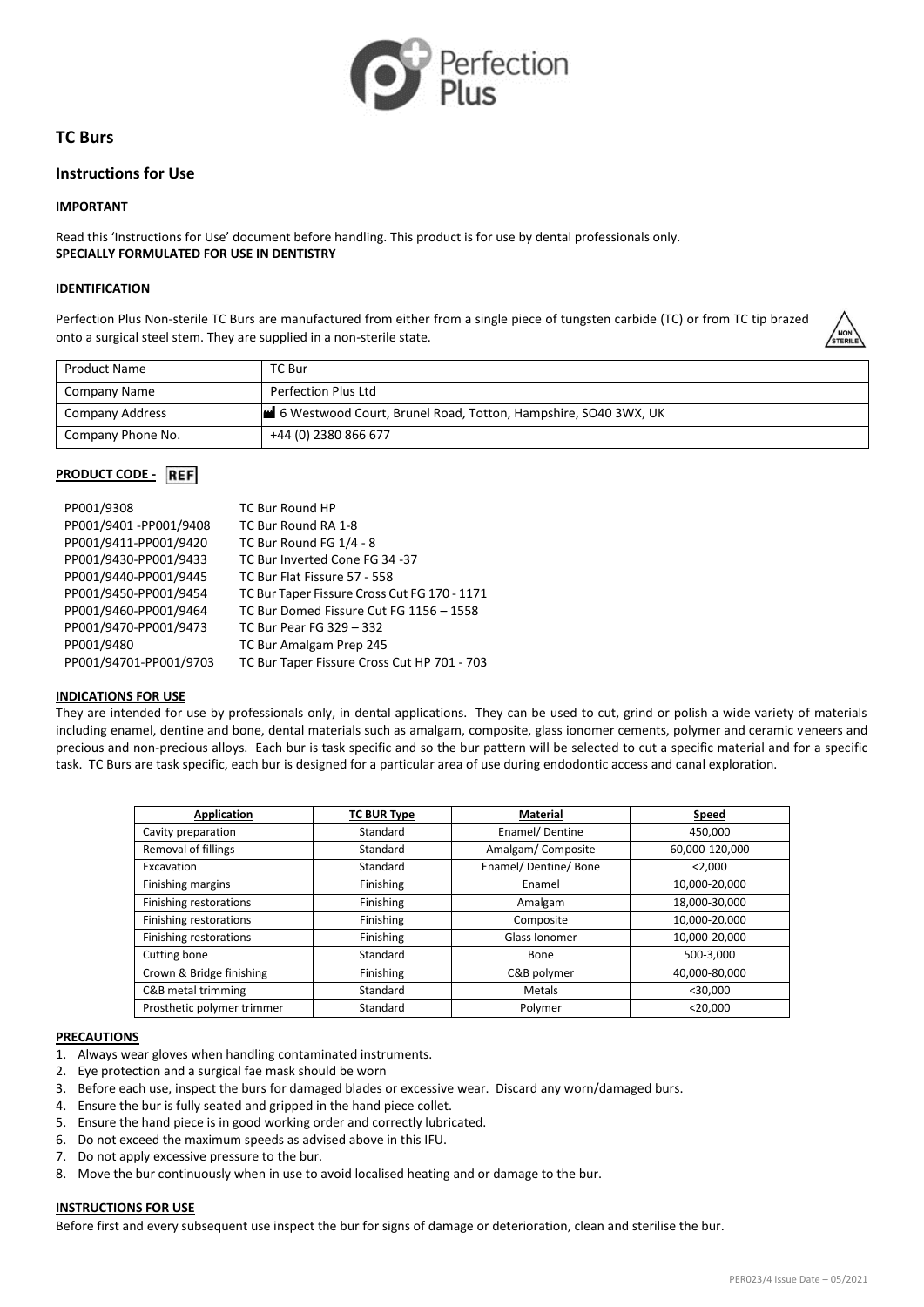## **MANUAL CLEANING**

If manual cleaning is implemented, the burs should be cleaned in a sink reserved for the purpose.

To Reprocess:

- 1.Rinse burs under running cold water for at least 60 seconds.
- 2.Place the burs in a fresh bath using a neutral pH cleaning solution, ensuring all burs are sufficiently immersed, follow cleaning agent manufacturer's instructions. Soak for at least 10 minutes.
- 3. After soaking and keeping the burs immersed, using a soft bristle brush, brush away from the body in a slow controlled manner.
- 4.Care should be taken to avoid spreading contaminants by spraying or splashing during the brushing process
- 5.Wire brushes must be used in caution, as brass particles may result in galvanic corrosion and steel particles may cause discolouration of stainless steel.
- 6.After cleaning inspect the burs using magnification, if necessary, to ensure all contamination has been removed and for signs of damage and/or deterioration. Repeat cleaning process if necessary. Rusted burs should be discarded as bio-hazardous waste.
- 7.Dry the burs with paper toweling or non-shredding wipe or using filtered pressurized air.

## **AUTOMATED CLEANING**

For the removal of extensive contamination, prior to loading the burs into the washer-disinfector, rinse under warm running water for at least 60 seconds.

Load burs into the washer-disinfector.

Start the program which will take you though the following pre-programmable cycles:

- Flush removes any hard to clean contamination left over from the pre clean
- Wash removes and remaining contamination, detergents used must be specified by the manufacturer as suitable for use in washer disinfectors and the instruments being reprocessed
- Rinse removes traces of the detergent used in the washing process
- Thermal Disinfection The temperature of the load is held at the pre-set disinfection temperature for the required holding time, refer to the manufacturers recommendations.
- Drying purges the load and chamber with heated air to remove residual moisture. Dry heat should not exceed 140°C.

When using an automated washer-disinfector, the user should ensure that the process has been validated with the selected cleaning and disinfectant agents. Any cleaning and disinfectant agents must be compatible with the material used in the burs.

### **STEAM STERILISATION**

These sterilisation instructions are applicable to burs initially provided non-sterile.

If using an autoclave with a pre-vacuum cycle, pack the burs in dedicated instrument trays or pouches validated for steam sterilisation. If using an autoclave without a pre-vacuum (gravity displacement) cycle, the burs should to be packed or wrapped but should be contained in dedicated bur stand with perforated lids.

Note: local legislation may require that burs are wrapped in pouches for processing in either type of autoclave. If legislation is that unwrapped products are sterilised, use immediately after sterilisation and do not store.

#### **STEAM STERILISATION INSTRUCTIONS**

Use the following cycle times:

| Cvcle Time                  | <b>Exposure Times (Min)</b> | Temperature     | Drying Times (Min) |
|-----------------------------|-----------------------------|-----------------|--------------------|
| Pre-vacuum (4 pulses)       |                             | $134^\circ$ C   | JU                 |
| <b>Gravity Displacement</b> | τu                          | $134^{\circ}$ C | JU                 |

Warnings;

- 1. Ensure the maximum load as stipulated by the manufacturer of the steriliser is not exceeded.
- 2. Ensure the minimum drying time (30 mins) is not compromised as failure to achieve this could result in a build-up or moisture and the burs corroding.

### **STORAGE**

The burs should be stored in the sterilisation container (bur stand or Protect+ Self Seal Sterilisation Pouch PP002/5000) until required. Containers or pouches must be dried before opening to avoid recontamination of the contents. Storage should be in dry, clean conditions and at ambient temperature.

#### **SHELF LIFE**

The burs shoud be stored in the sterilisation container (stand or pouch) until required. Storage should be in dry, clean conditions and at ambient temperature.

Reprocessing will have little effect of Prefection Plus Dental burs. The end of life is determined by wear and damage in use and the burs should be inspected for any defects before use.

## **WARNING!**

Delay between use and reprocessing must be kept to a minimum to avoid contaminants drying, thereby making cleaning more difficult. Therefore keep unclean burs in a cleaning/ disinfecting solution for a maximum of 12 hrs in accordance with manufacturer's instructions. Cleaning agents with chlorine or Chloride as the active ingredient are corrosive to stainless steel and must therefore NOT be used. Cleaning agents with a neutral pH are recommended.

 $\overline{m}$